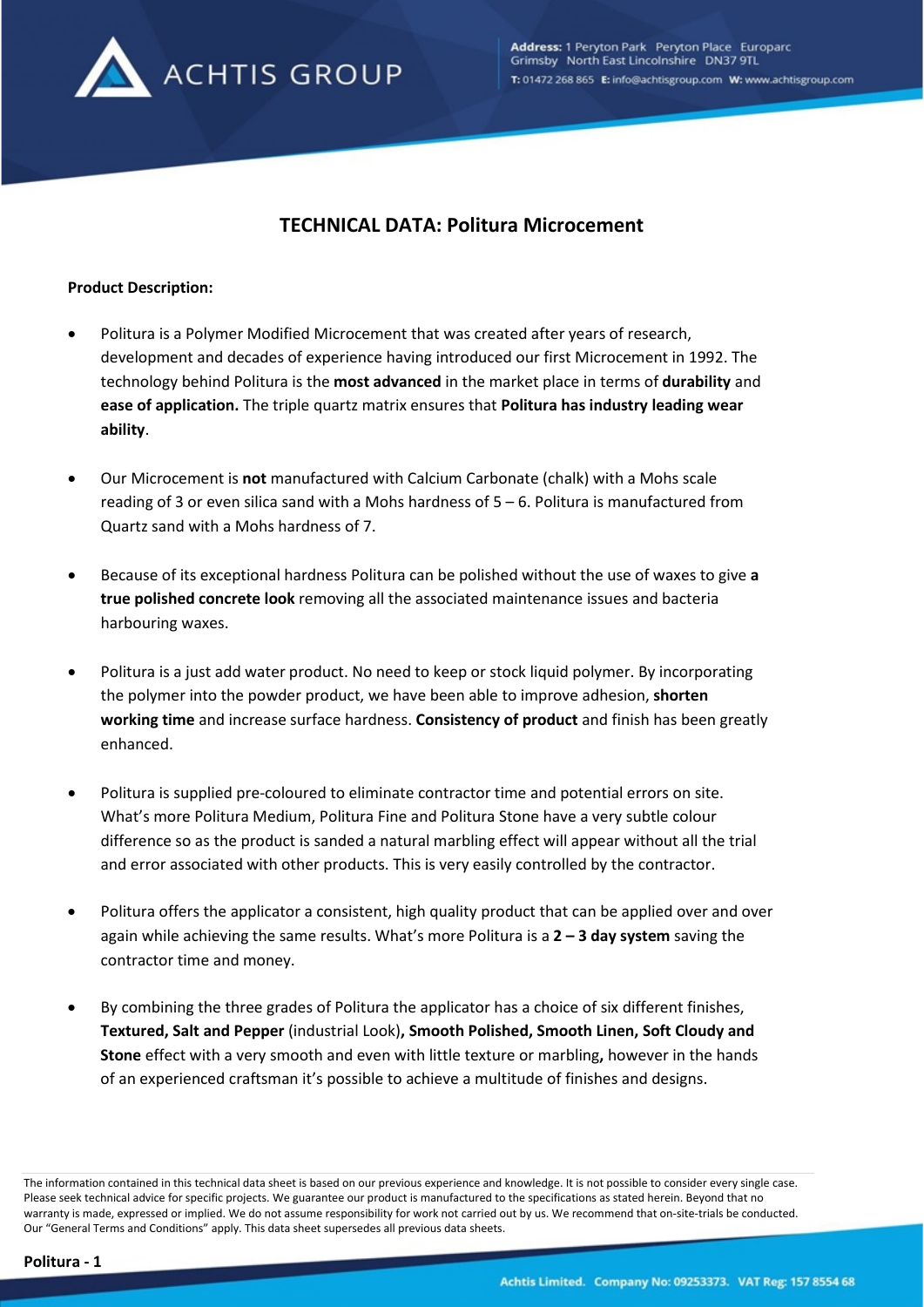

- With its modern seamless tactile feel Politura creates the simple elegant look that will satisfy even the most demanding of clients. Available in a wide range of neutral shades Politura is just as at home in an elegant loft as a country farm house.
- Once sealed with one of our wide range of products, Politura will continue to give the client an **elegant seamless easily maintained** floor for many years to come.

### **Product features**

- Solvent free
- Environmentally friendly
- Easy application, pre-coloured and just add water
- Safe, reliable and repeatable finish
- Excellent adhesion to mineral surfaces, timber, MDF and even steel.
- Long working life, rapid drying.
- Low to zero odour
- UV Stable
- Water and Chemical Resistant
- Same product but different finishes achievable
- Rapid return to work.

### **Areas of Use:**

#### **Domestic**

- Kitchens
- Bathrooms
- Living areas

**Commercial** - any commercial area requiring a high quality floor with an added wow!

- Shops
- **Offices**
- Show rooms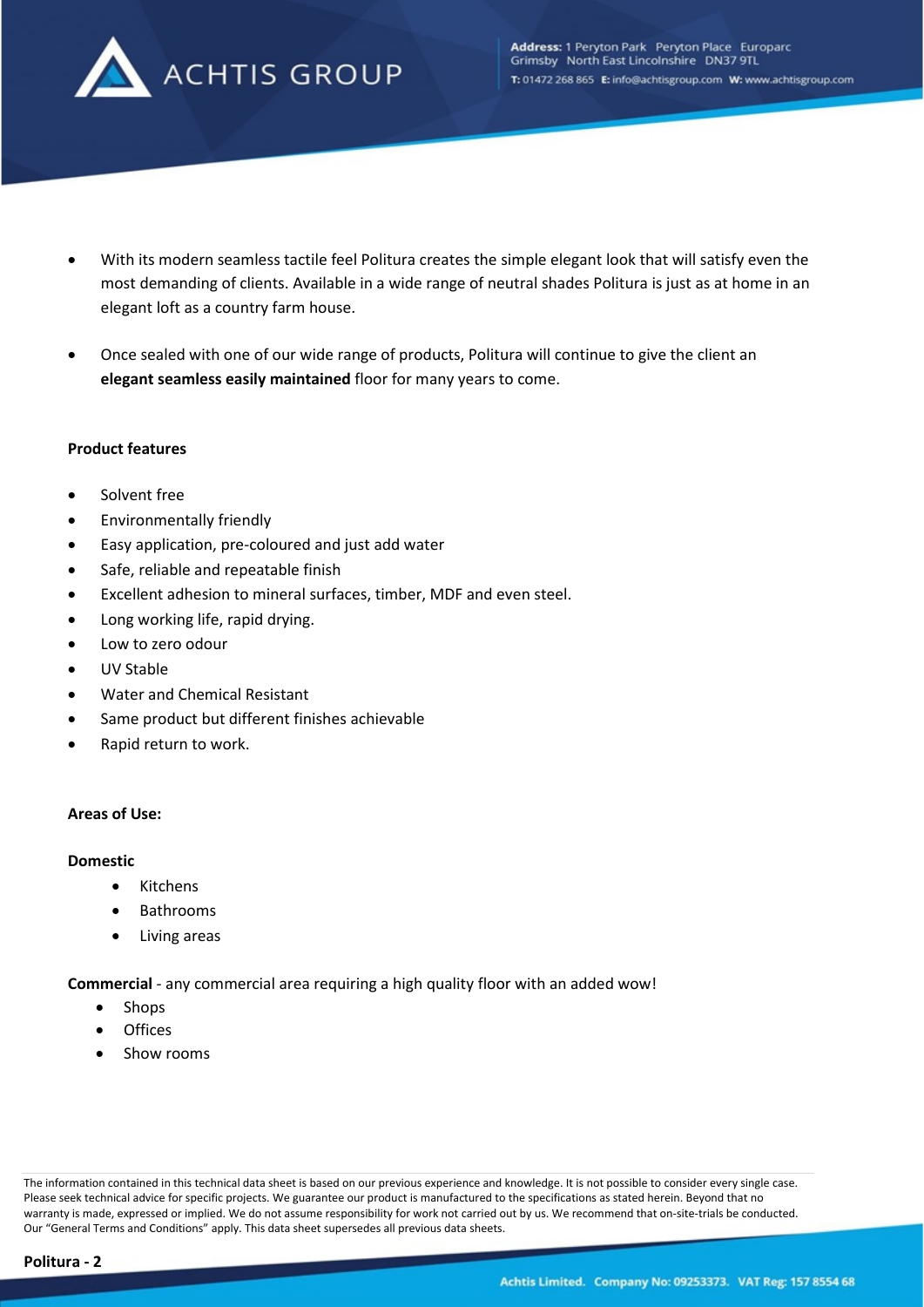

### **Mix Ratio**

10Kg Politura Medium:  $3.2 - 3.8$  litres clean water at  $20^{\circ}$  C 10Kg Politura Fine:  $3.2 - 3.8$  litres clean water at  $20^{\circ}$  C

**To applicators desired consistency, the chosen amount of water must be maintained throughout the mixing of multiple kits.**

### **Application Conditions and Temperature:**

Minimum  $5^{\circ}$ C air and substrate temperature. Optimum 20°C air and substrate temperature.

### **Working Time:**

| Temperature 10 °C |            | 20 °C      | -30 °C     |
|-------------------|------------|------------|------------|
| Time              | 60 minutes | 45 minutes | 30 minutes |

### **Cure Schedule:**

| <b>Temperature</b>               | 10 °C                | 20 °C        | 30 °C       |
|----------------------------------|----------------------|--------------|-------------|
| <b>Light Foot Traffic</b>        | 14 - 16 hrs          | $8 - 10$ hrs | $6 - 8$ hrs |
| <b>Tack free:</b>                | 3 - 4 hours @ 20 °C  |              |             |
| <b>Mechanical Load:</b>          | $2 - 3$ days @ 20 °C |              |             |
| <b>Full Chemical Resistance:</b> | 28 days @ 20 °C      |              |             |
| <b>Pot Life:</b>                 | 45 minutes @ 20 °C   |              |             |

Additional Coats: Once previous coat is dry usually 3 - 4 hours @ 20° C and 45% RH

**Yield at prescribed coverage rate of**  $0.6 - 1.2$  **kg/m<sup>2</sup> is**  $1.6$  **m<sup>2</sup> to**  $0.8$  **m<sup>2</sup>** 

**Package Size: Medium / Fine -** Available in 2kg and 10kg units. **Stone -** Available in 10 Kg units

**Shelf Life:** 6 - 12 months in unopened containers depending on storage conditions

**Storage:** Store product at normal room temperature in dry damp free conditions. Storage should be between 10 °C and 20 °C. Any part used kits should be completely re sealed with tape and used as soon as possible.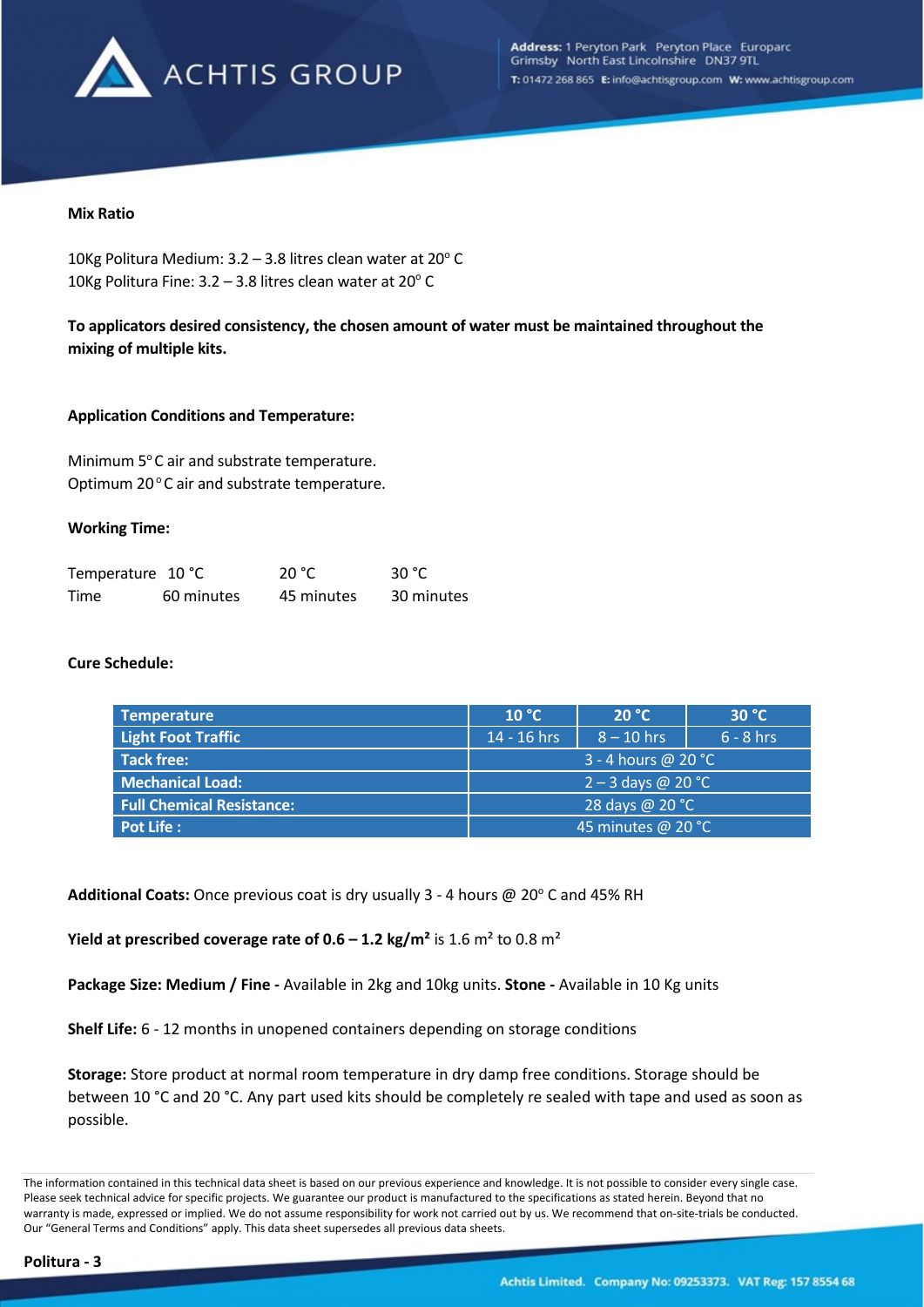

### **Surface Preparation:**

- Prior to application we recommend that the substrate is mechanically prepared to ensure that all dirt, oil, dust, foreign contaminants, laitance and any previous poorly adhered coatings are removed to ensure a trouble free bond to the substrate. The substrate to be coated has to be levelled, dry, free of dust and must have adequate tensile and compressive strength minimum 35N.
- New Cement based screeds should be allowed to cure for a minimum of 28 days.
- The area should then be primed with Politura Primer at a rate of 150  $\frac{g}{m^2}$  depending on substrate absorbency (please refer to the technical data sheet). On highly absorbent surfaces it may be necessary to add a first coat of primer diluted 1:1 with clean water. Tests should be carried out prior to application.
- Ensure the primer is completely dry before the application of the first coat of Politura, (please refer to the technical data sheet).

### **Mixing Politura Medium / Fine / Stone**

- Politura is a single dry component, supplied in 10Kg tubs) large enough to accommodate the product and mixing water.
- Carefully open the container. Add about 2.5 litres of the required 3.2 3.8 litres of water (depending on Politura Grade and consistency required) into the product. **Please note water must be added to Politura not the other way around to ensure a lump free mix**.
- **A**dd the water gradually to the powder while continually mixing with a suitable mixing paddle (Achtis vortex toothed paddle).
- Once all the water is in the mixing bucket continue to mix at a slow speed, 200-400rpm, for a minimum of 3 minutes adding the remaining 30% of water to consistency required by the applicator. When mixing multiple kits, the same volume of water should be used to ensure uniform colour and texture.
- Replace the lid and leave to stand for a minimum 3 minutes pre-reaction time.
- After 3 minutes thoroughly mix the product to a homogenous lump free consistency.
- Always ensure thorough mixing as improper mixing may result in product failure.
- Full kits should be mixed to maintain the ratios of cement, quartz sand and polymer resin. If part of a kit is to be used, the whole dry kit should be thoroughly premixed before carefully measuring out the required weight of product.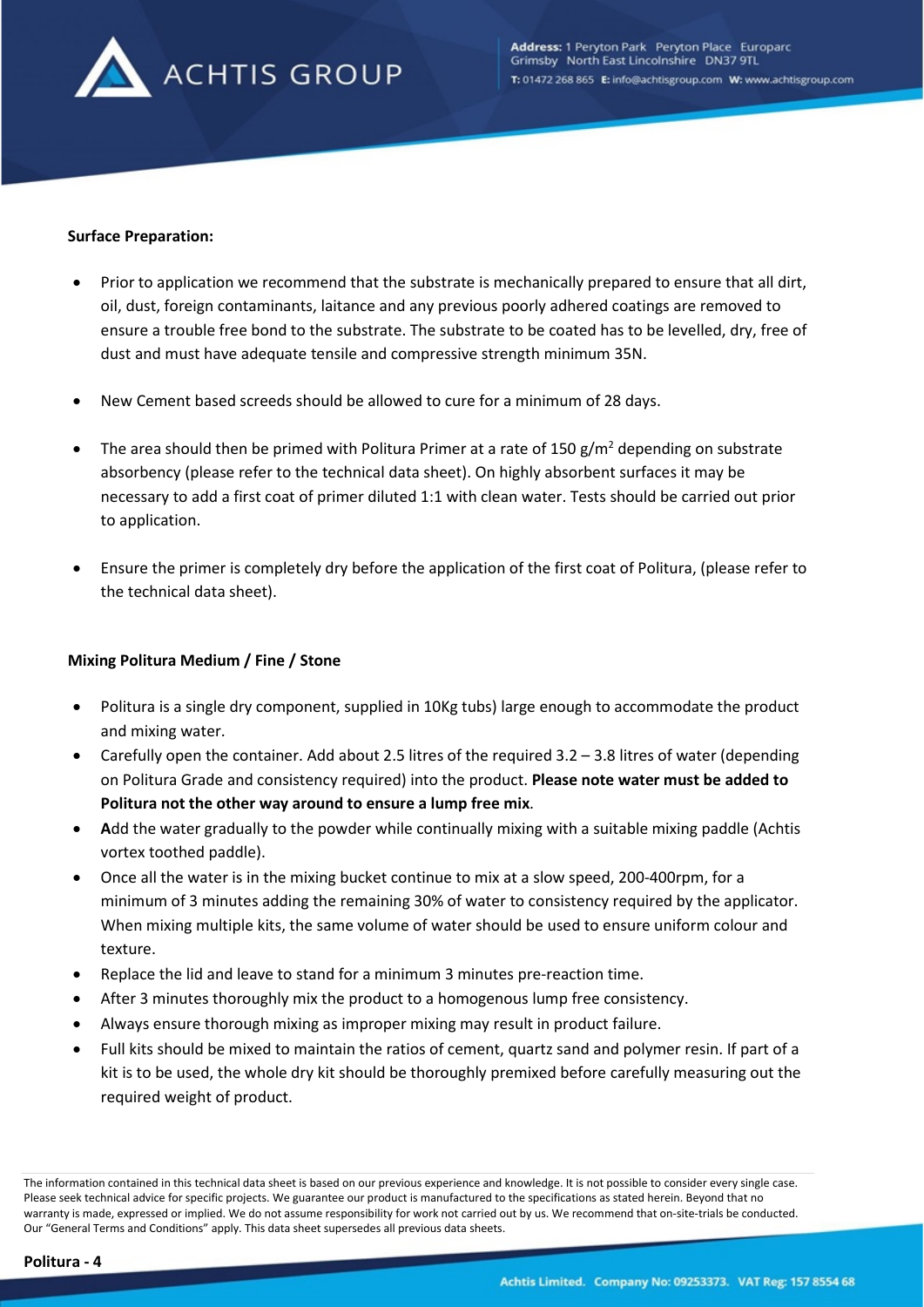

# **Application - Textured Finish**

### **Method**

- Immediately after mixing the product apply a first coat of Politura Medium with a pool trowel or rounded spatula at a rate of  $0.8 - 1.2$ Kg / m<sup>2</sup>. The creation of a textured finish is actually the hardest to achieve as the amount of texture can be difficult for the customer to visualise. We therefor recommend that samples are provided and approved before application.
- Create a texture as per approved sample by creating movement in the surface with the trowel.
- **Optional**, sanding with 50 grit diamond pad on this finish is only necessary to remove any excessive ripples or ridges.
- Apply a second coat of Politura Medium at a rate of  $0.8$ Kg  $-1.0$ Kg / m<sup>2</sup>.
- **Optional**, sanding again with 50 grit diamond pad on the second coat is only necessary to remove any excessive ripples or ridges.
- Thoroughly vacuum the area once dry to remove **ALL DUST** and sand grains.
- Once dry, apply the chosen sealer in accordance with relevant technical data sheets. For the application of Micro Sol Polyurethane sealer on Politura this is usually 72 hours, or 24 – 48 hours for DIA Sol and water based acrylics.
- Remember to always maintain a wet edge when applying Politura and sealers.
- **The recoat windows and preparation guidelines must be strictly adhered to.**

#### **Sealer Options**

- DIA Sol Impregnating sealer, 1 or 2 coats to achieve  $0.2 0.25$ Kg / m<sup>2</sup>
- Micro Sol Satin Matt Sealer @ 0.14Kg / $m^2$
- Micro Sol PT R10 Matt Slip Resistant Sealer @ 0.14Kg /m<sup>2</sup>
- APU 47 High Gloss SL Sealer @ 0.30Kg / m2 **(primer required)**

### **Please refer to relevant technical data sheets prior to application.**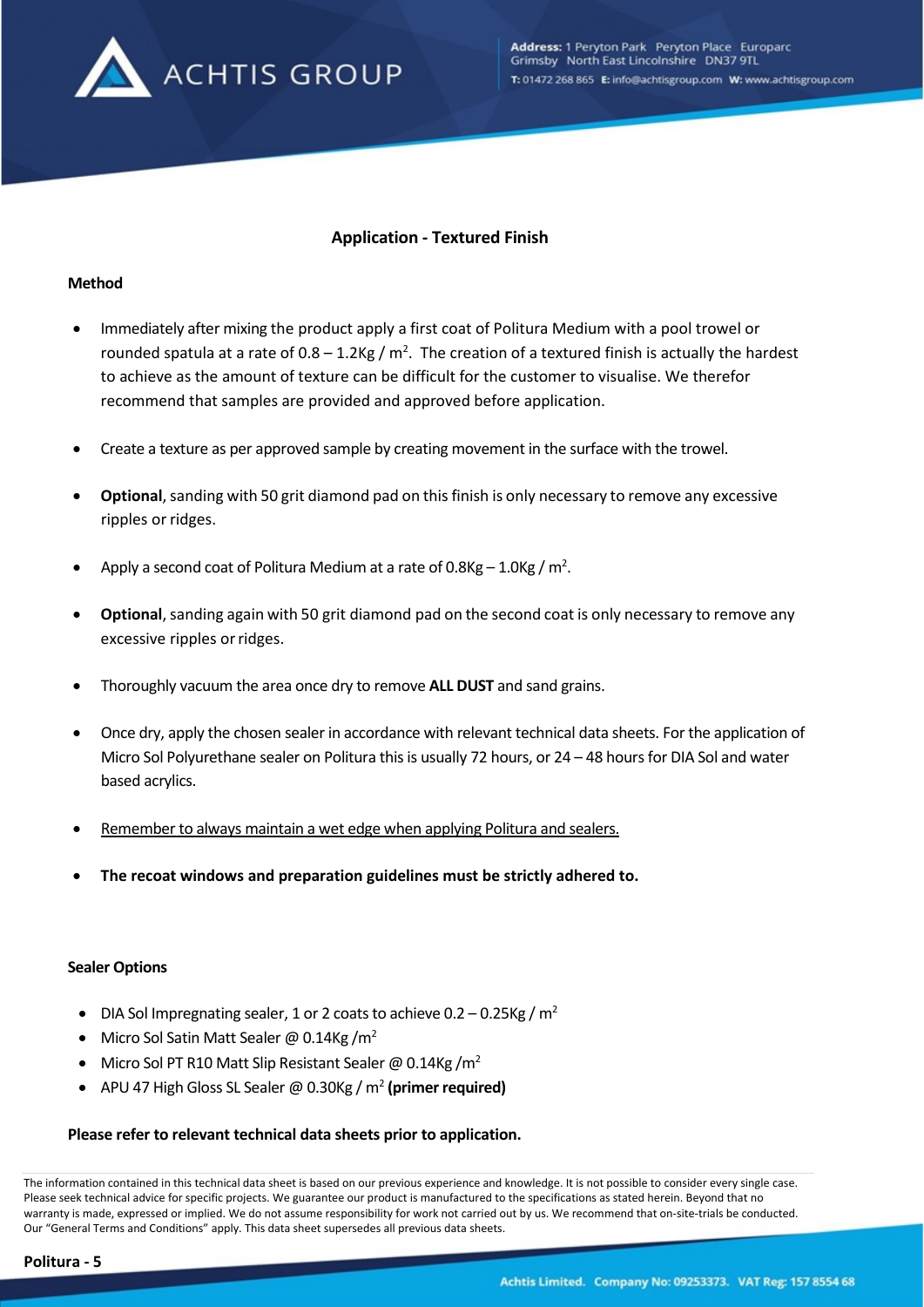

# **Application - Salt and Pepper**

### **Method**

- Immediately after mixing the product apply a first coat of Politura Medium with a pool trowel or rounded spatula at a rate of  $0.8 - 1.2$ Kg / m<sup>2</sup>. A pool trowel or rounded spatula should be used to reduce ridges in the application and save time on sanding. Try to achieve as smooth and uniform finish as possible.
- **Optional**, sand with 50 grit diamond pad on this finish to remove any ripples or ridges and give a smooth finish then thoroughlyvacuum.
- Apply a second coat of Politura Medium at a rate of  $0.8$ Kg  $-1.2$ Kg / m<sup>2</sup> taking care to achieve the desired effect. If chatter marks, trowel marks or burnishing etc are required in the final finish they should be applied in this coat.
- Sand with 50 100 grit diamond pad on the second coat to remove all ripples or ridges. If required sand further.
- Thoroughly vacuum the area once dry to remove **ALL DUST** and sand grains.
- Once dry apply the chosen sealer in accordance with relevant technical data sheets. For the application of Micro Sol Polyurethane sealer on Politura this is usually 72 hours, or 24 – 48 hours for DIA Sol and water based acrylics.
- Remember to always maintain a wet edge when applying Politura and sealers.
- **The recoat windows and preparation guidelines must be strictly adhered to.**

### **Sealer Options**

- DIA Sol Impregnating sealer, 1 or 2 coats to achieve  $0.2 0.25$ Kg / m<sup>2</sup>
- Micro Sol Satin Matt Sealer @ 0.14Kg / $m^2$
- Micro Sol PT R10 Matt Slip Resistant Sealer @ 0.14Kg /m<sup>2</sup>
- APU 47 High Gloss SL Sealer @ 0.30Kg / m2 **(primer required)**

### **Please refer to relevant technical data sheets prior to application**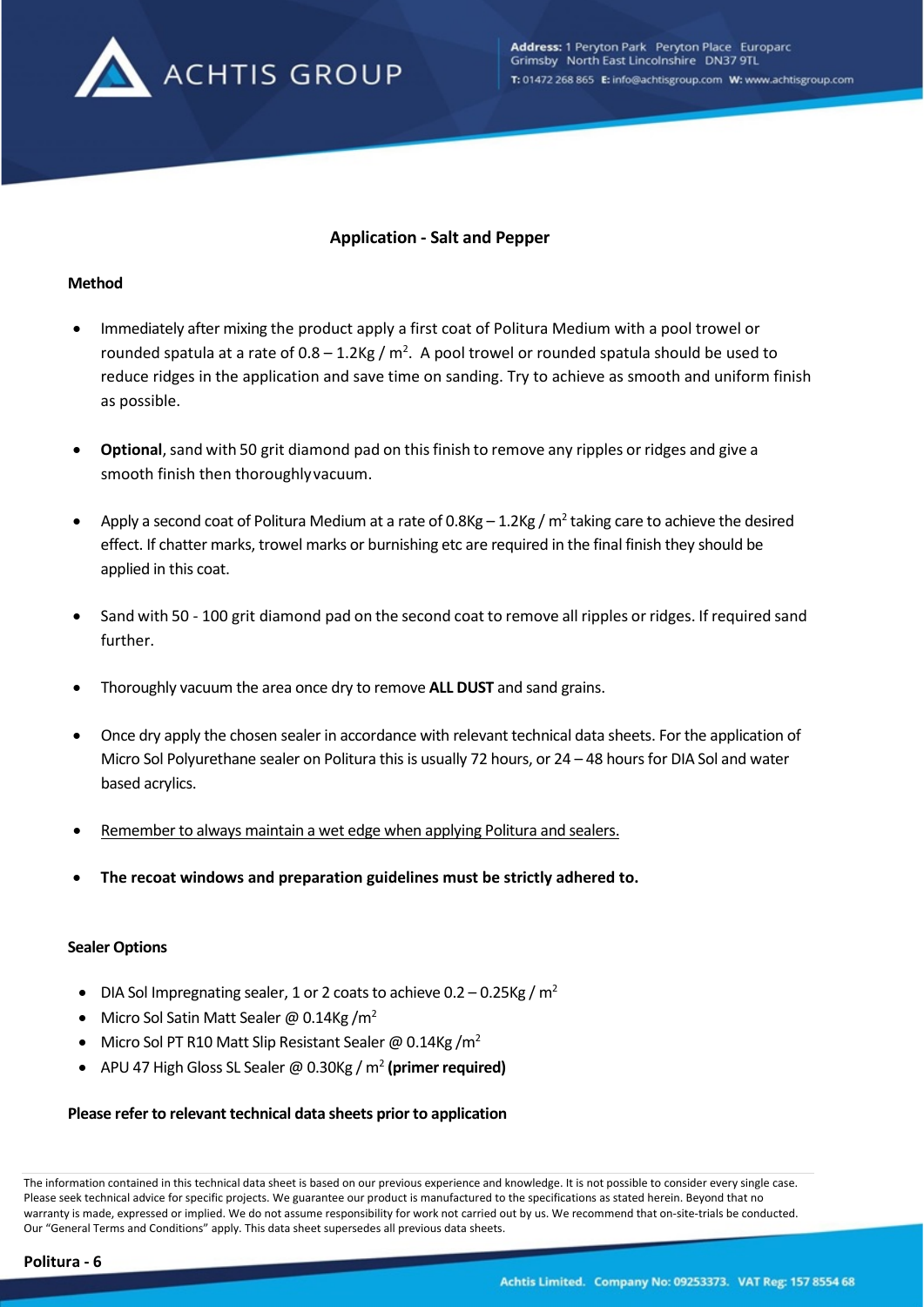

# **Application - Smooth Polished**

### **Method**

- Immediately after mixing the product apply a first coat of Politura Medium with a pool trowel or rounded spatula at a rate of  $0.8 - 1.2$ Kg / m<sup>2</sup>. A pool trowel or rounded spatula should be used to reduce ridges in the application and save time on sanding. Try to achieve as smooth and uniform finish as possible.
- Sand with 50 grit diamond pad on this finish to remove any ripples or ridges and give a completely smooth finish then thoroughlyvacuum.
- Apply a second coat of Politura Medium at a rate of 0.8Kg 1.0Kg /  $m^2$  taking care to achieve the desired effect. If chatter marks, trowel marks or burnishing etc are required in the final finish they should be applied in this coat. Increased burnishing and ultra-smooth finishes can be achieved by allowing your work to dry slightly and then using a stainless-steel pool trowel and minimal water to polish the surface as you work your way over the floor or by a second applicator following behind.
- Sand with 50 100 grit diamond pad on the second coat to remove all ripples or ridges.
- Thoroughly vacuum the area once dry to remove **ALL DUST** and sand grains.
- **Optional,** to achieve the desired effect without micro pores, apply a tight coat of Politura Smooth to "fill" any blemishes at a rate of approximately  $100g/m^2$ .
- A final sanding of the surface can then be carried out with 400 2000 grit, as required, to give a smooth polished effect.
- Once dry this surface can be sealed with DIA Sol or BI SOL, or water based acrylics, apply sealer in accordance with relevant technical data sheets.
- After sealing with an impregnation solution, the surface can be re-polished with 800 2000 grit sanding screen or a polishing pad.
- Remember to always maintain a wet edge when applying Politura and sealers.
- **The recoat windows and preparation guidelines must be strictly adhered to.**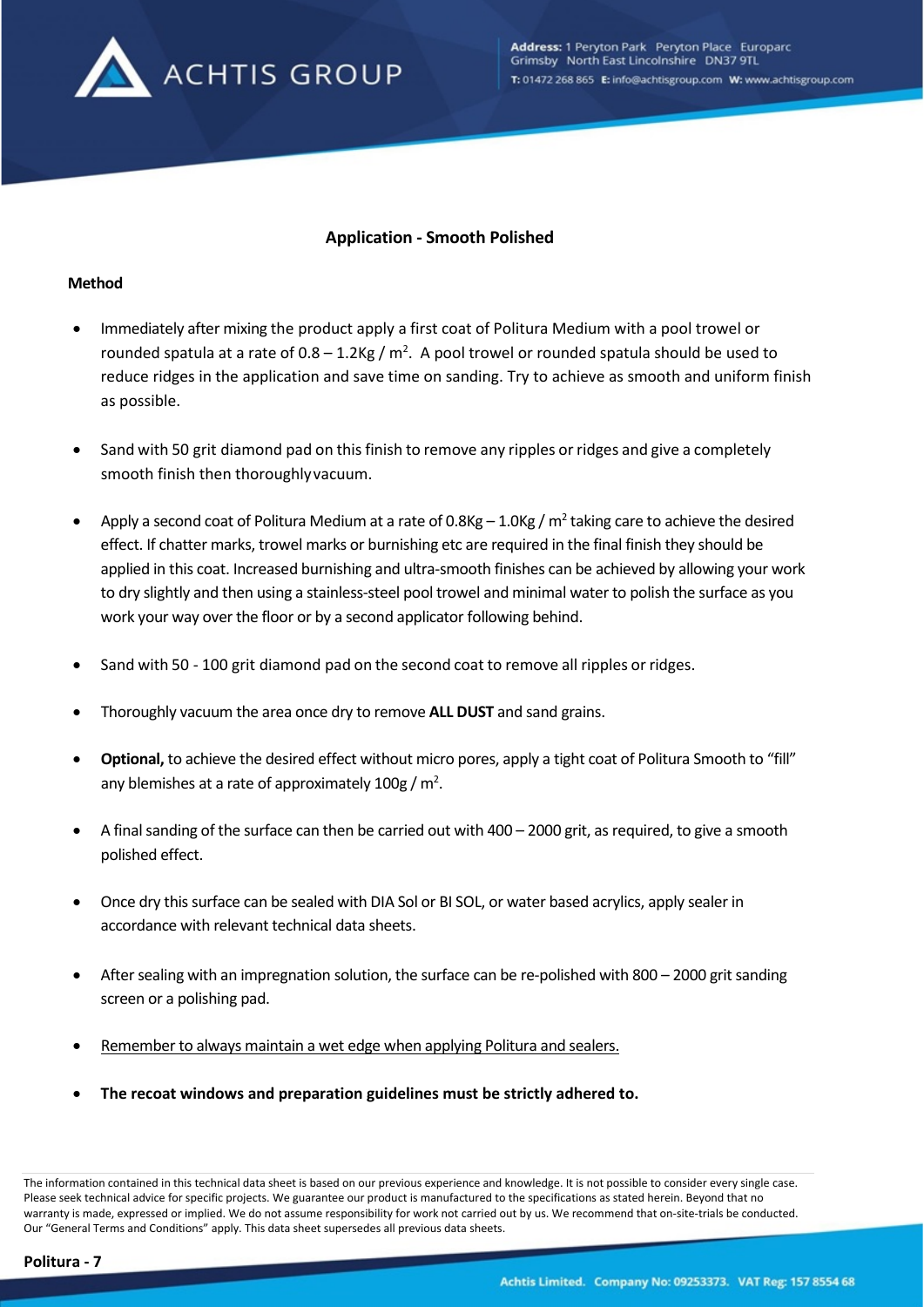

# **Application - Smooth Linen**

### **Method**

- Immediately after mixing the product apply a first coat of Politura Medium with a pool trowel or rounded spatula at a rate of 0.8 – 1.2Kg /  $m^2$ . A pool trowel or rounded spatula should be used to reduce ridges in the application and save time on sanding. Try to achieve as smooth and uniform finish as possible.
- **Optional depending on substrate condition** apply a second coat of Politura Medium as above.
- Sand with 50 grit diamond pad on this finish to remove any ripples or ridges and give a completely smooth finish then thoroughlyvacuum.
- Apply a coat with Politura Fine at a rate of 0.8Kg 1.0Kg /  $m^2$  taking care to achieve the desired effect. If trowel marks or burnishing etc are required in the final finish they should be applied in this coat.
- **Optional** second coat with Politura Fine at a rate of 0.6Kg 0.8Kg /  $m^2$  taking care to achieve the desired effect. If trowel marks or burnishing etc are required in the final finish they should be applied in this coat.
- **S**and with 180 400grit to desired finish. For a polished finish apply DIA sol and polish with a buffing pad.
- Thoroughly vacuum the area once dry to remove **ALL DUST** and sand grains.
- Once dry this surface can be sealed with Micro Sol, DIA Sol, BI SOL or water based acrylics, apply sealer in accordance with relevant technical data sheets.
- Remember to always maintain a wet edge when applying Politura and sealers.
- **The recoat windows and preparation guidelines must be strictly adhered to.**

#### **Sealer Options**

- DIA Sol Impregnating sealer, 1 or 2 coats to achieve  $0.2 0.25$ Kg / m<sup>2</sup>
- Micro Sol Satin Matt Sealer @ 0.14Kg /m2 **(may require primer depending on sanding, seek technical support)**
- Micro Sol PT R10 Matt Slip Resistant Sealer @ 0.14Kg /m<sup>2</sup> (may require primer)
- APU 47 High Gloss SL Sealer @ 0.30Kg / m2 **(primer required)**

### **Please refer to relevant technical data sheets prior to application**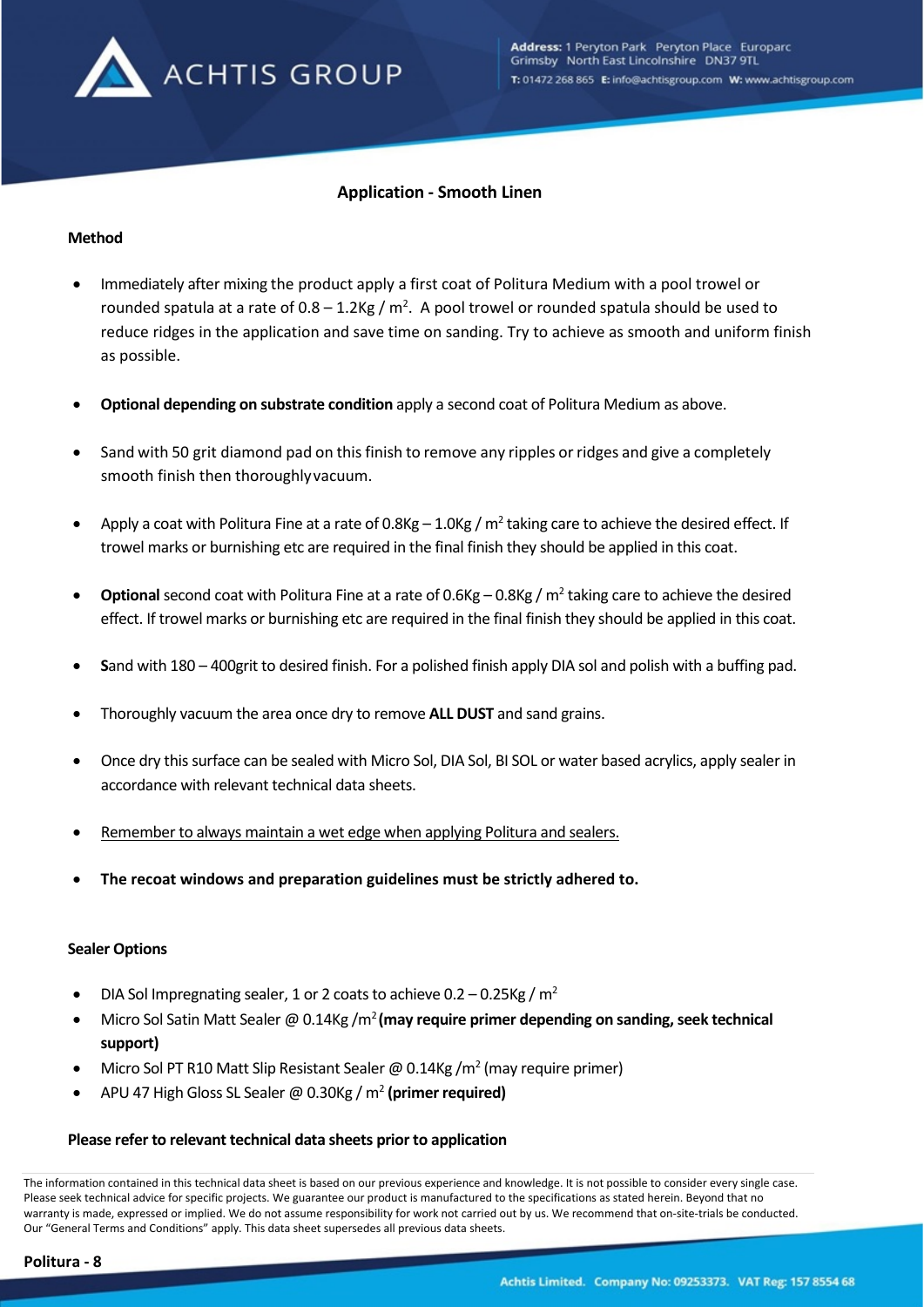

# **Application – Cloudy (Subtle Movement)**

### **Method**

- Immediately after mixing the product apply a first coat of Politura Medium with a pool trowel or rounded spatula at a rate of  $0.8 - 1.2$ Kg / m<sup>2</sup>. A pool trowel or rounded spatula should be used to reduce ridges in the application and save time on sanding. Try to achieve as smooth and uniform finish as possible.
- Sand with 50 grit diamond pad on this finish to remove any ripples or ridges and give a completely smooth finish then thoroughlyvacuum.
- Apply a second tight coat of Medium at a rate of  $0.6 0.8$ Kg / m<sup>2.</sup> Leaving no trowel marks and lightly sand this surface with a 50 grit diamond pad.
- Apply a coat of Politura Fine at a rate of 0.8Kg 1.0Kg /  $m^2$  taking care to leave as few trowel marks as possible. Sand with a 180 – 400 grit.
- **Optional** second coat with Politura Fine at a rate of 0.5Kg 0.6Kg / m<sup>2</sup> leaving no trowel marks.
- **S**and with 180 400grit to desired finish. For a polished finish apply DIA sol and polish with a buffing pad.
- Thoroughly vacuum the area once dry to remove **ALL DUST** and sand grains.
- Once dry this surface can be sealed with Micro Sol, DIA Sol, BI SOL or water based acrylics, apply sealer in accordance with relevant technical data sheets.
- Remember to always maintain a wet edge when applying Politura and sealers.
- **The recoat windows and preparation guidelines must be strictly adhered to.**

#### **Sealer Options**

- DIA Sol Impregnating sealer, 1 or 2 coats to achieve  $0.2 0.25$ Kg / m<sup>2</sup>
- Micro Sol Satin Matt Sealer @ 0.14Kg /m2 **(may require primer depending on sanding, seek technical support)**
- Micro Sol PT R10 Matt Slip Resistant Sealer @ 0.14Kg /m<sup>2</sup> (may require primer)
- APU 47 High Gloss SL Sealer @ 0.30Kg / m2 **(primer required)**

### **Please refer to relevant technical data sheets prior to application**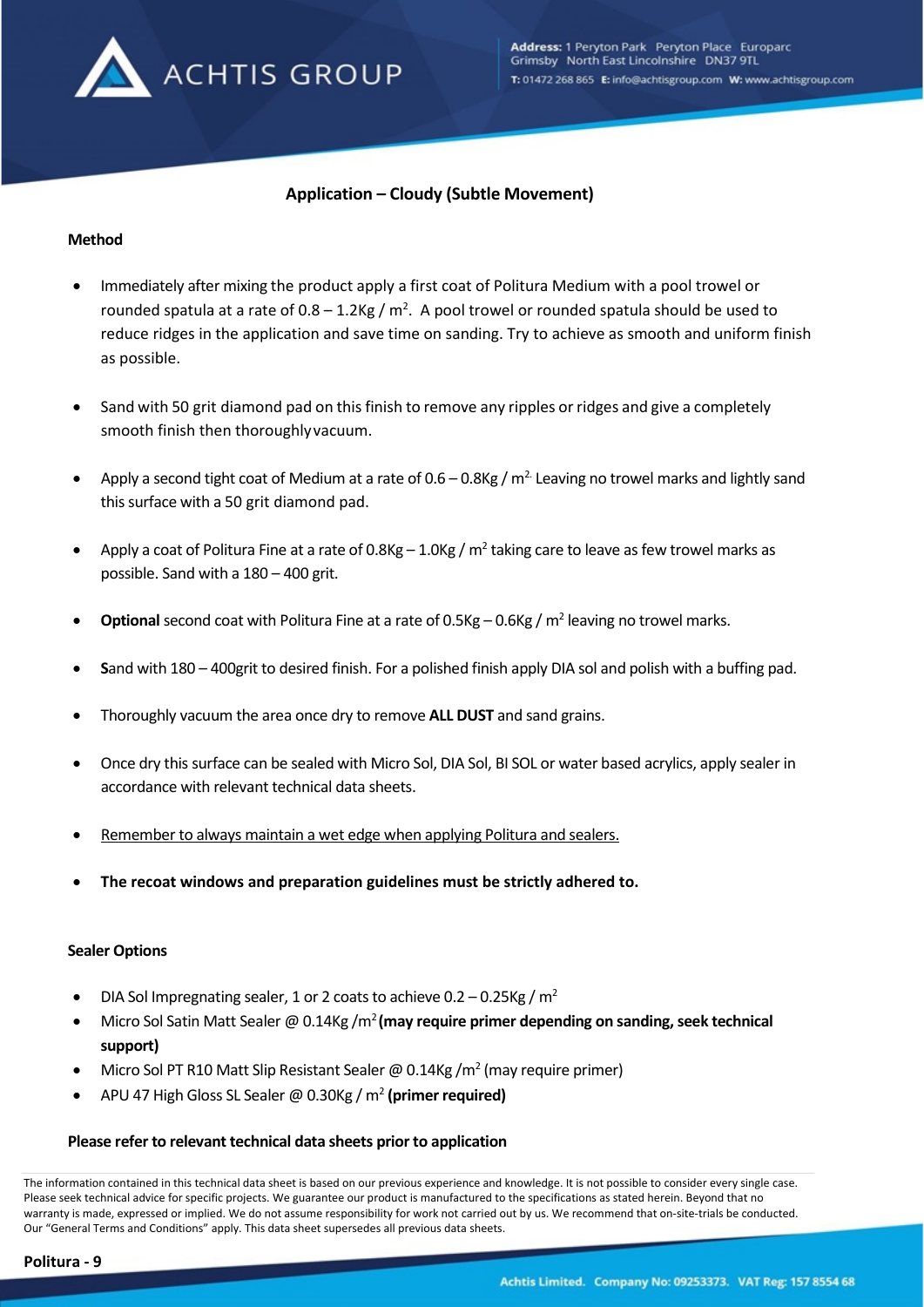

# **Application – Stone**

### **Method**

- Immediately after mixing the product apply a first coat of Politura Medium with a pool trowel or rounded spatula at a rate of 0.8 – 1.2Kg /  $m^2$ . A pool trowel or rounded spatula should be used to reduce ridges in the application and save time on sanding. Try to achieve as smooth and uniform finish as possible.
- Sand with 50 grit diamond pad on this finish to remove any ripples or ridges and give a completely smooth finish then thoroughlyvacuum.
- Apply a second tight coat of Medium at a rate of  $0.6 0.8$ Kg / m<sup>2.</sup> Leaving no trowel marks and lightly sand this surface with a 50 grit diamond pad.
- Apply a coat of Politura Sone at a rate of 0.8Kg 1.0Kg /  $m^2$  taking care to leave as few trowel marks as possible. Sand with a 180 – 400 grit.
- **Optional** second coat with Politura Stone at a rate of 0.5Kg 0.6Kg / m<sup>2</sup> leaving no trowel marks.
- Sand with 180 400grit to desired finish. For a polished finish apply DIA sol and polish with a buffing pad.
- Thoroughly vacuum the area once dry to remove **ALL DUST** and sand grains.
- Once dry this surface can be sealed with Micro Sol, DIA Sol, BI SOL or water based acrylics, apply sealer in accordance with relevant technical data sheets.
- Remember to always maintain a wet edge when applying Politura and sealers.
- **The recoat windows and preparation guidelines must be strictly adhered to.**

#### **Sealer Options**

- DIA Sol Impregnating sealer, 1 or 2 coats to achieve  $0.2 0.25$ Kg / m<sup>2</sup>
- Micro Sol Satin Matt Sealer @ 0.14Kg /m2 **(may require primer depending on sanding, seek technical support)**
- Micro Sol PT R10 Matt Slip Resistant Sealer @ 0.14Kg /m<sup>2</sup> (may require primer)
- APU 47 High Gloss SL Sealer @ 0.30Kg / m2 **(primer required)**

#### **Please refer to relevant technical data sheets prior to application**